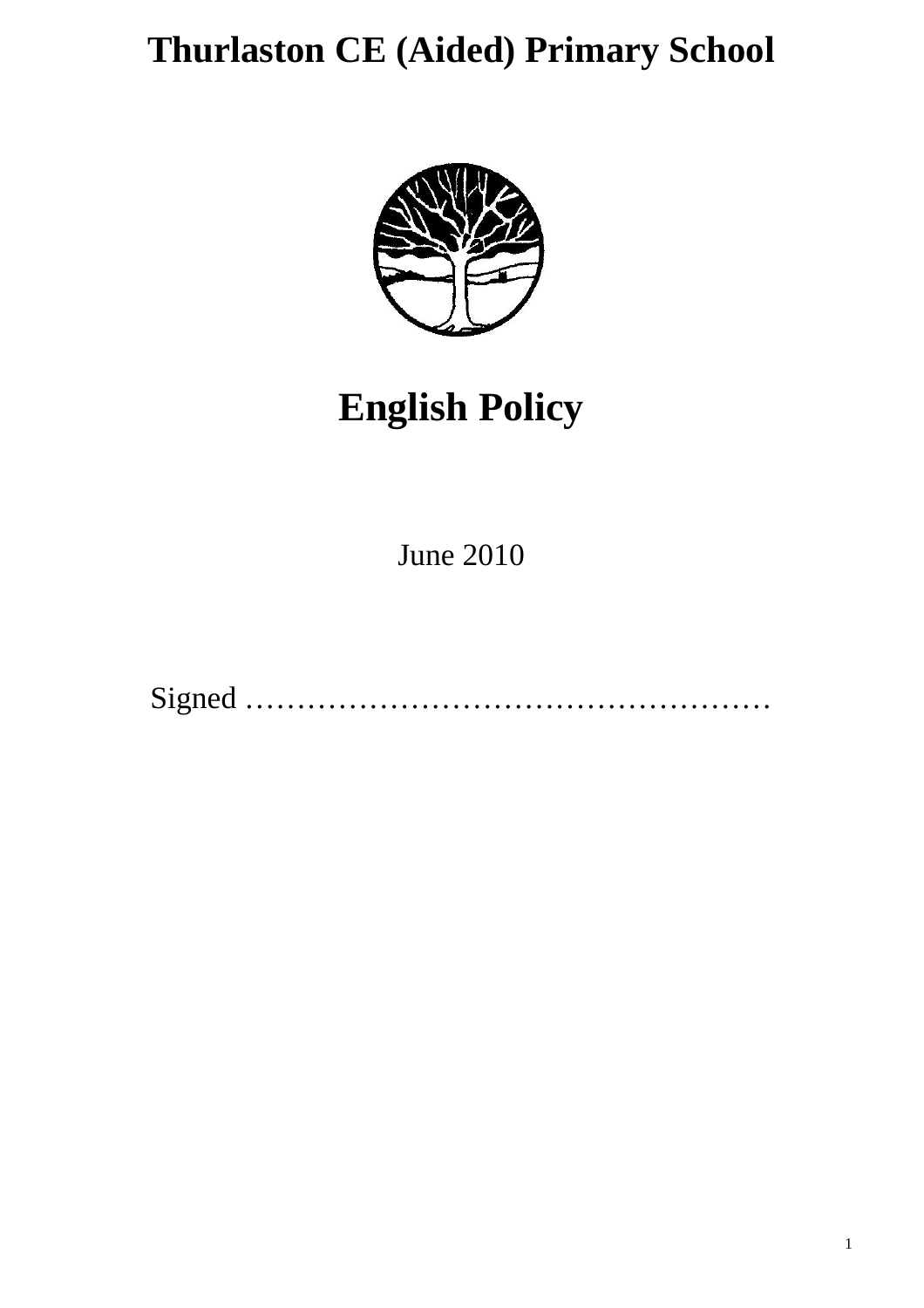# Teaching and Learning the Christian Way of Life

# Policy for Learning and Teaching in English

# **Aims and Objectives**

To encourage children to:

- o be effective, competent communicators and good listeners;
- o express opinions, articulate feelings and formulate responses to a range of texts both fiction and non-fiction using appropriate technical vocabulary;
- o foster an interest in words and their meanings, and to develop a growing vocabulary in both spoken and written form;
- o engage with and understand a range of text types and genres;
- o be able to write in a variety of styles and forms showing awareness of audience and purpose;
- o develop powers of imagination, inventiveness and critical awareness in all areas of literacy;
- o use grammar and punctuation accurately;
- o understand spelling conventions;
- o produce effective, well presented written work.

# **Organisation**

- $\circ$  The time allocated for English is in line with recommendations for key stages one and two.
- o In addition, it is expected that cross-curricular links will contribute to pupils learning in speaking and listening, reading and writing.
- o The National Literacy Strategy forms the basis of teaching and learning. All children receive the minimum entitlement of a daily literacy lesson, lasting approximately one hour.
- o Teachers work towards independent learning, and plan for different working groups e.g. whole class/small group/paired/individual.
- o Teachers employ a range of generic teaching strategies
- o Teachers use the DCFS Primary Framework for medium term literacy plans. These are used as a basis for short term planning and adapted according to the text type and the needs of the children. The length of a unit may vary. The school has agreed proformas which all teachers use.
- o Clear objectives are set for each session and are shared with pupils. Teachers differentiate according to the needs of the pupils and use intervention programmes for targeted support.
- o Literacy is encouraged and developed across the curriculum and links are made where appropriate.
- o ICT is used where it enhances, extends and complements literacy teaching and learning.

# **Inclusion**

o All children receive quality first literacy teaching on a daily basis and activities are differentiated accordingly. In addition, where identified pupils are considered to require targeted support to enable them to work towards age appropriate objectives, intervention programmes will be implemented. The Head Teacher and Class Teacher decide which intervention programmes, i.e. second wave of support, will be used in the school on an annual basis (according to the school provision map). Teachers and teaching assistants plan programmes together and monitor progress of these pupils.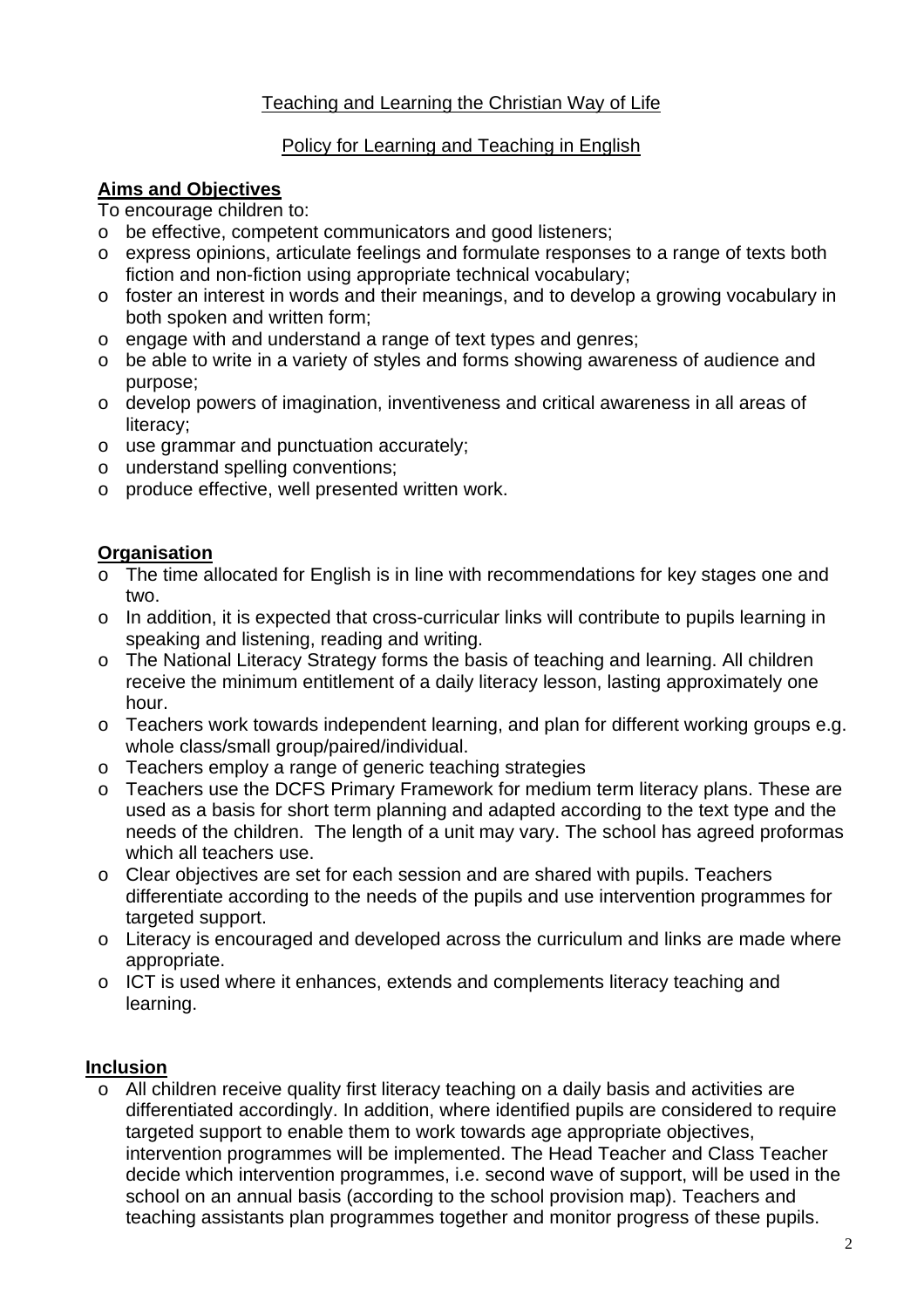- o There is a third wave of support for pupils who are placed on School Action or School Action Plus which is additional and different.
- $\circ$  More able pupils are planned for in line with our policy for teaching more able pupils.
- o The needs of children with English as an additional language will be met through planning and support. This is supported by our equal opportunities policy.

# **Assessment, Recording and Reporting**

- o Assessments are made in line with the school assessment policy. Teachers report to parents twice a year at parents' evenings and in the annual report to parents. Children are assessed on entering the school and are formally assessed at the end of each key stage. Teachers use the Assessing Pupil Progress materials (APP) to assess the children in their class to inform them of progress made and their individual levels. These are moderated through staff meetings and by attendance at moderation meetings.
- o Teachers use assessment for learning to ensure planning is based on prior attainment and that pupils know what they need to do to achieve the next steps. Group or individual targets are set accordingly. Marking is in line with the school marking and feedback policy.
- o Analysis of assessment data is used to set whole school literacy curricular targets in reading and writing. The Curricular targets are shared with parents and children. Class targets are linked to the school curricular target and are regularly reviewed.
- o APP has been introduced for a group of children in every class and this will support the judgements for the other pupils.
- o In addition reading and writing are levelled termly, and progress is recorded throughout the year.

# **Monitoring and Evaluation**

 $\overline{\circ}$  Literacy is monitored by teachers, Literacy Co-ordinator, the Headteacher and Literacy Governor (Liz Daines). Having identified priorities, the Literacy Co-ordinator constructs an action plan that forms part of the School Development Plan. This forms the basis for any monitoring activities and will clearly identify when, who and what is to be monitored and how this will take place e.g. classroom observation, planning scrutiny, work sampling etc.

# **Reviewing the policy**

o This policy will be reviewed every 3 years or according to the School Strategic Plan.

*Anne Wilkins April 2010*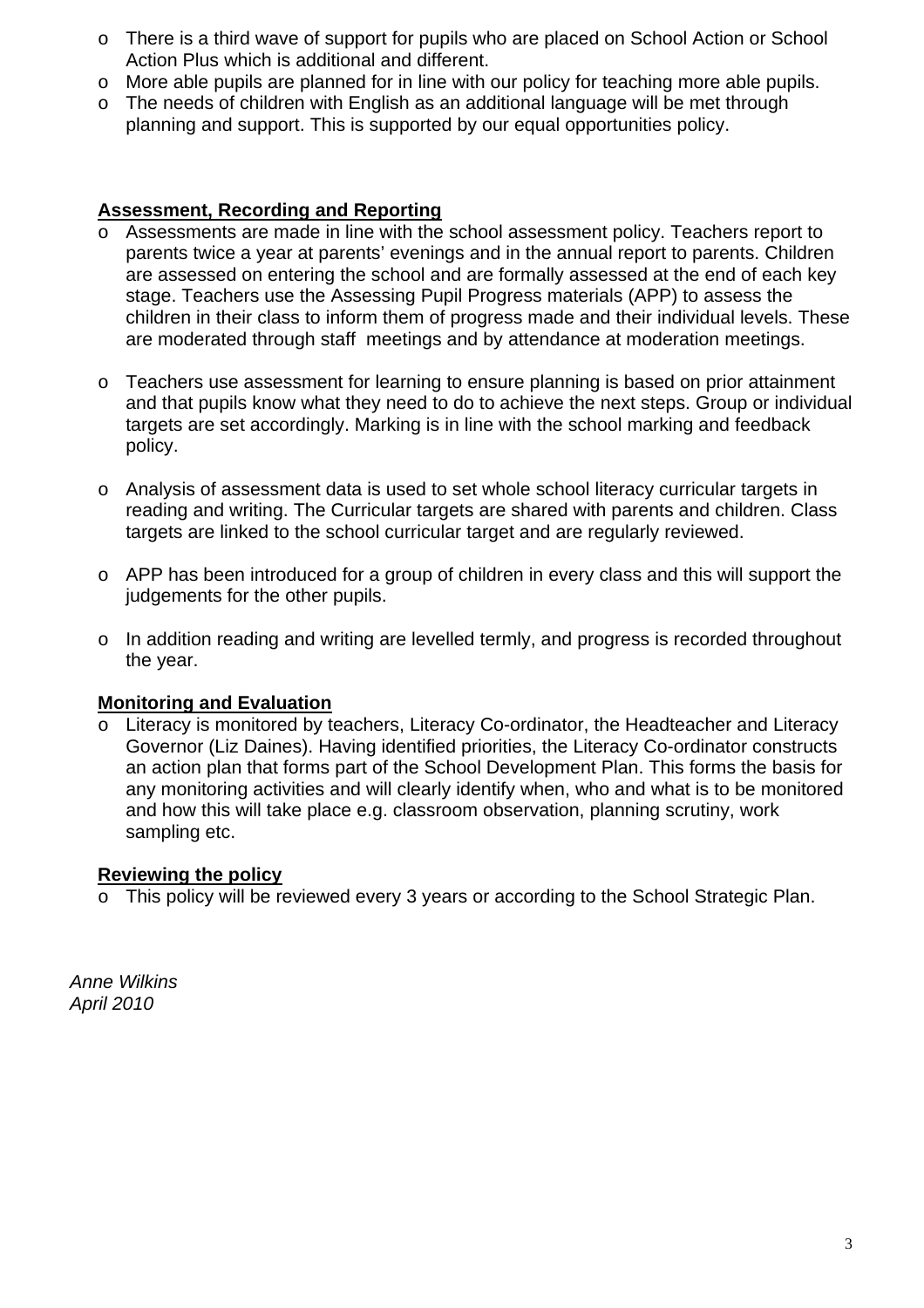## **Appendix 1 - Reading Aims**

To enable children to:

- $\circ$  develop positive attitudes towards reading so that it is a pleasurable and meaningful activity;
- $\circ$  use reading skills as an integral part of learning throughout the curriculum;
- $\circ$  read and respond to a variety of texts whilst gaining increased level of fluency, accuracy, independence and understanding
- o develop different strategies for approaching reading and be able to orchestrate the full range of strategies

## **Entitlement**

Pupils have access to a wide range of reading opportunities that include:

- $\circ$  quided reading a minimum of once a fortnight dependent upon need.
- o regular independent reading daily
- $\circ$  home/school reading daily reading is encouraged as part of the children's homework
- o selecting own choice of texts
- o reading whole texts
- o reading in other subjects including ICT texts

Children will experience a wide range of different texts during their Literacy Lessons and experience of a variety of genres. Additional time is provided on a regular basis for reading at other times. There is time set aside for independent reading, using the library, listening to whole class stories and research linked to other subjects.

## **Teaching and Learning**

Teachers promote and value reading as an enjoyable activity and also as a life skill. The **searchlights** model provides the foundation of teaching of reading. Teachers plan for a range of comprehension strategies which allow pupils to engage with text in a variety of ways to suit different learning styles.

In **shared reading** the teacher models the reading process to the whole class as an expert reader providing a high level of support. Teaching objectives are pre-planned and sessions are characterised by explicit teaching of specific reading strategies, oral response and collaboration. Texts are rich and challenging, often beyond the current reading ability of the majority of the class.

In **guided reading** texts are chosen to match the ability of the group but still provide an element of challenge. Guided reading provides a forum for pupils to demonstrate what they have learned about reading; the focus for the reading is concerned with extending strategies/objectives taught in shared reading. Teachers follow the five part structure when planning guided reading sessions. Teachers plan for **independent reading** activities during sessions of Guided Reading. Texts are

selected so that pupils can access them without support. The focus for the reading is to provide practice and develop personal response to text.

Many other opportunities are provided for pupils to practise and extend reading in other subjects. Pupils select texts under the guidance of the teacher for independent and home/school reading. Teachers monitor independent reading and discuss progress with individual pupils on a regular basis. Where pupils are working below age intervention strategies are in place to provide support and encouragement and encourage progress

Reading at home is regarded as an important part of reading development. Parents are encouraged to respond to books using reading diaries and homework diaries.

## **Resources**

All classrooms have a well-stocked book area with a range of fiction and non-fiction. Classroom collections are changed at regular intervals. Pupils also have opportunities to read magazines, information leaflets and ICT texts. The school library is an important resource and pupils are taught how to use it appropriately.

All teachers provide a stimulating reading environment, promote book ownership and recommend books to pupils. Classroom and central displays are language rich and special displays promote authors and books.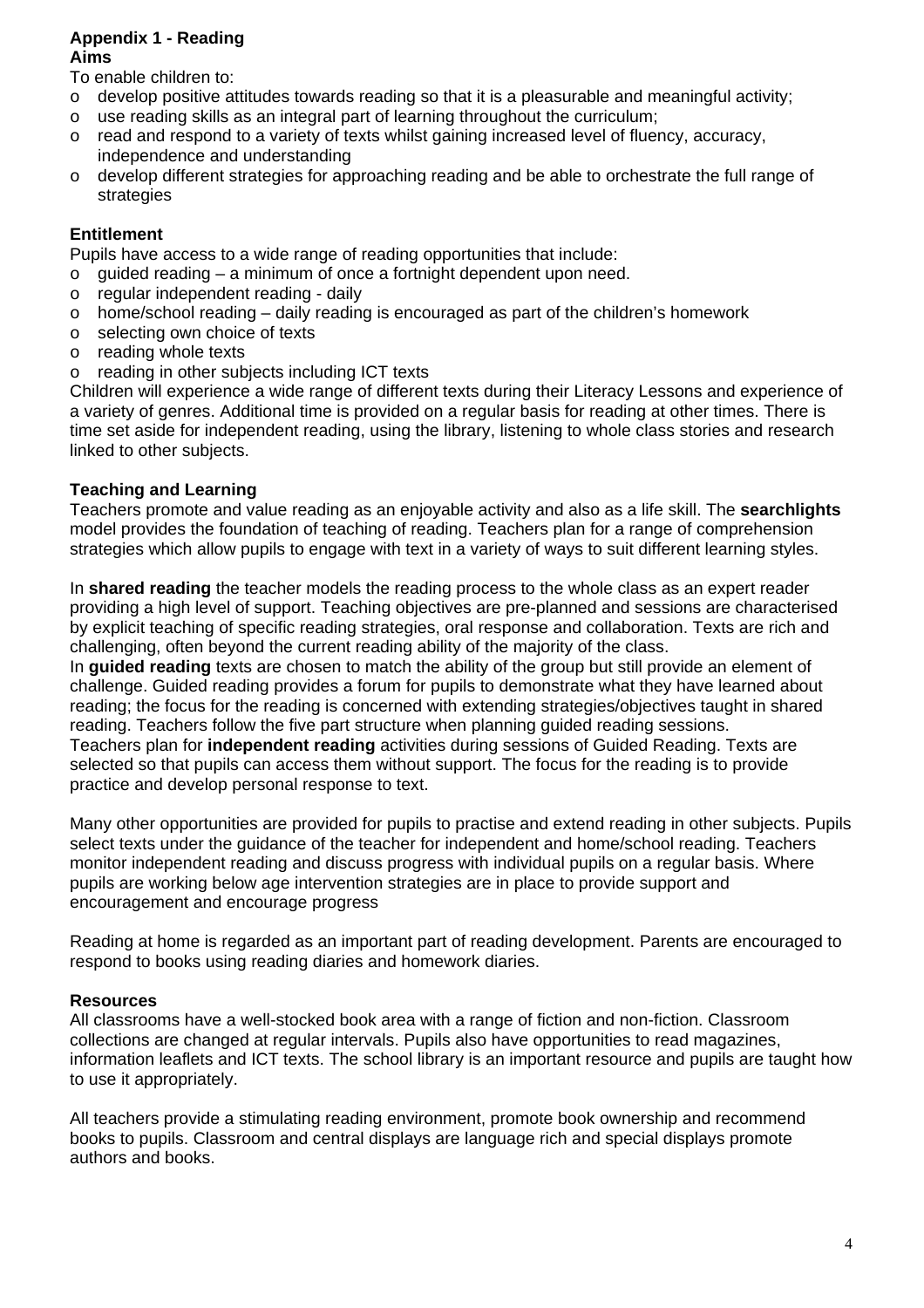## **Appendix 2 - Writing Aims**

Children should learn to:

- o write in different contexts and for different purposes and audiences;
- o form letters correctly, leading to a fluent joined and legible handwriting style, giving increasing regard to presentation;
- o be increasingly aware of the conventions of writing, including grammar, punctuation and spelling
- o plan draft and edit their writing to suit the purpose
- o use ICT as a literacy medium for presenting work and manipulating text

## **Entitlement**

Pupils have access to a wide range of writing opportunities that include:

- o shared writing
- o guided writing
- o independent writing several times a week
- o writing different text types and narrative styles following unit planning
- o writing in different curriculum areas
- o handwriting practice
- o collaborative writing- several times a week
- o writing related to own experiences and enjoyment
- o writing from a variety of stimuli
- o planning, drafting, editing and presenting within each unit plan
- o using ICT

## **Teaching and Learning**

Teachers promote writing and look for ways to inspire and motivate pupils so that they see themselves as 'writers'. Teachers establish the purpose and audience for writing and make teaching objectives explicit to pupils so they know why they are studying a particular text type, the kind of writing activities they need to undertake and what the expected outcome will be. Usually, though not always, the **teaching sequence for reading and writing** will be used as a framework:

Subject-specific texts that link to work being undertaken in other areas may also be used in literacy lessons to support the wider curriculum. Teachers use shared writing to model the writing process. Shared reading and writing provide a context for discussion and demonstration of grammatical features at word level, sentence level and text level. Activities are differentiated through the use of writing frames, spelling banks, collaborative work and peer or adult support. Teachers encourage **'talk for writing'** as an integral part of the process.

Teachers provide opportunities to practise and improve handwriting and encourage pupils to develop a fluent legible style. Teachers model the agreed style using *Penpals Handwriting in KS1 and Nelson Handwriting in KS2*. A mixture of whole class, small group and individual teaching is planned.

#### **Resources**

Each class has a range of materials to support the writing process. Writing materials are kept accessible and organised and pupils are encouraged to take care of the equipment and return it to where it belongs. Each class also has a set of age appropriate dictionaries, thesaurus and word banks. Teachers use DFES resources to support writing. These include:

Developing Early Writing Grammar for Writing Improving Writing Fliers Exemplification plans Target statements for writing The Primary Framework-Literacy Strategy Support for Spelling Letters and Sounds